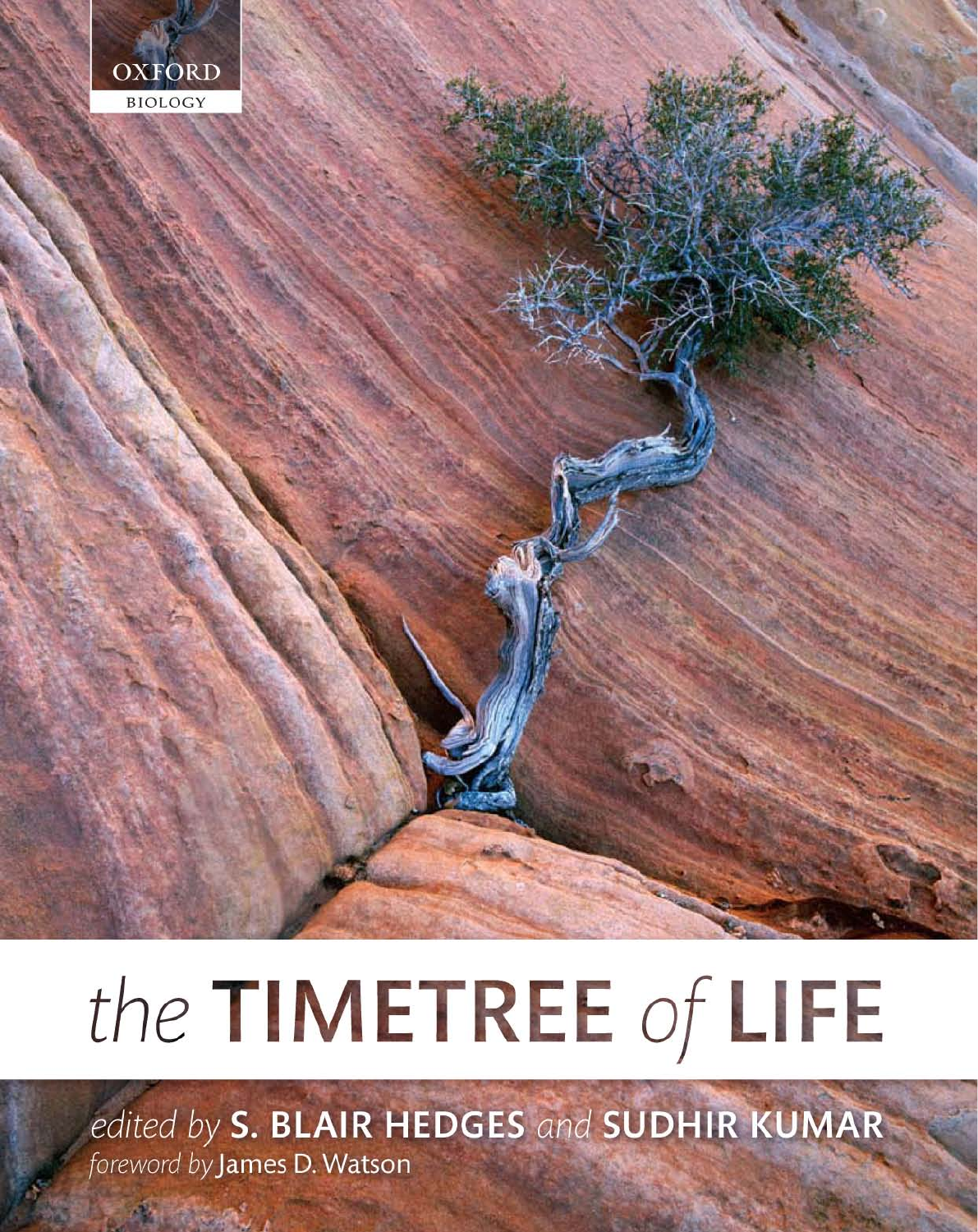## Placental mammals (Eutheria)

#### *William J. Murphy* a,*\* and Eduardo Eizirik*b,c

a Department of Veterinary Integrative Biosciences, Texas A&M University, College Station, TX 77843-4458, USA; bFaculdade de Biociências, PUCRS, Av. Ipiranga, 6681, Porto Alegre, RS 90619-900, Brazil; Instituto Prá-Carnívoros, Av. Horácio Neto, 1030, Atibaia Sp 12945–010, Brazil

\*To whom correspondence should be addressed (wmurphy@cvm. tamu.edu)

### Abstract

Living eutherian mammals (~5000 sp.), or Placentalia, are classified into 18-20 orders. Molecular data support four major groups of orders, two of Gondwanan origin (Afrotheria and Xenarthra) and two of Laurasian origin (Euarchontoglires and Laurasiatheria). Most recent molecular analyses support a close relationship of the Gondwanan groups and of the Laurasian groups. The divergence time of ~103 million years ago (Ma) between Afrotheria and Xenarthra coincides with the separation of Africa and South America. The eutherian timetree demonstrates that nearly all divergences among orders took place before the Mesozoic–Cenozoic boundary (66 Ma) while nearly all divergences within orders were in the Cenozoic.

Eutherians form a monophyletic group of taxa that are distinguished from other mammals by a number of characters, the most prominent among these being their extended gestation period, faster overall growth, and higher reproductive rates than marsupials and monotremes (*1*). Fossil evidence indicates that eutherians originated in the early Cretaceous ~125 Ma (*2*). All extant eutherians are members of the crown-group Placentalia, which we refer to henceforth as placentals. There is still debate about the phylogenetic placement of many fossil eutherians; whether they are stem or crown placentals is controversial (*3, 4*). Living placental mammals have traditionally been divided into 18 orders based on morphological data (*5*). As discussed later, molecular data accumulated in the past 15 years have led to revisions in the composition of several orders, resulting in as many as 20 currently recognized orders of placental mammals (*6, 7*).

Beginning in the early 1990s, molecular phylogenetic studies revealed differences from the traditional ordinal classification based on morphology. Analysis of mitochondrial DNA data indicated that cetaceans were the closest relatives of hippos, which led to the establishment of Cetartiodactyla, containing artiodactyls and cetaceans (*8*). Analyses of lens α *A crystallin* amino acid sequences provided evidence for a superordinal clade of mammals that contained paenungulates (elephants, hyracoids, sirenians; Fig. 1), aardvarks, and elephant shrews (9). Subsequent inclusion of golden moles and tenrecs in this African group, based on mitochondrial and nuclear gene sequences, provided compelling evidence for an ancient endemic assemblage, dubbed Afrotheria, which includes nearly a third of all placental mammal orders (*10–12*).

As larger molecular data sets were compiled and analyzed, other novel superorders of mammals began to emerge. One group contained the non-afrotherian insectivores (Eulipotyphla), bats, perissodactyls, cetartiodactyls, carnivores, and pangolins, and another group contained primates, tree shrews, flying lemurs, rodents, and lagomorphs (*13–18*). Today, placental mammals are divided into four major clades (Afrotheria, Xenarthra, Euarchontoglires, and Laurasiatheria) (Fig. 2) (*13–22*). These four groups are independently supported by one or more rare genomic changes (RGCs) (23-28). Though early analyses of complete mitochondrial genomes conflicted with these nuclear gene sequence-based trees (29),



Fig. 1 An African Savannah Elephant (*Loxodonta africana*) with its calf. Credit: E. Eizirik.

W. J. Murphy and E. Eizirik. Placental mammals (Eutheria). Pp. 471-474 in *The Timetree of Life*, S. B. Hedges and S. Kumar, Eds. (Oxford University Press, 2009).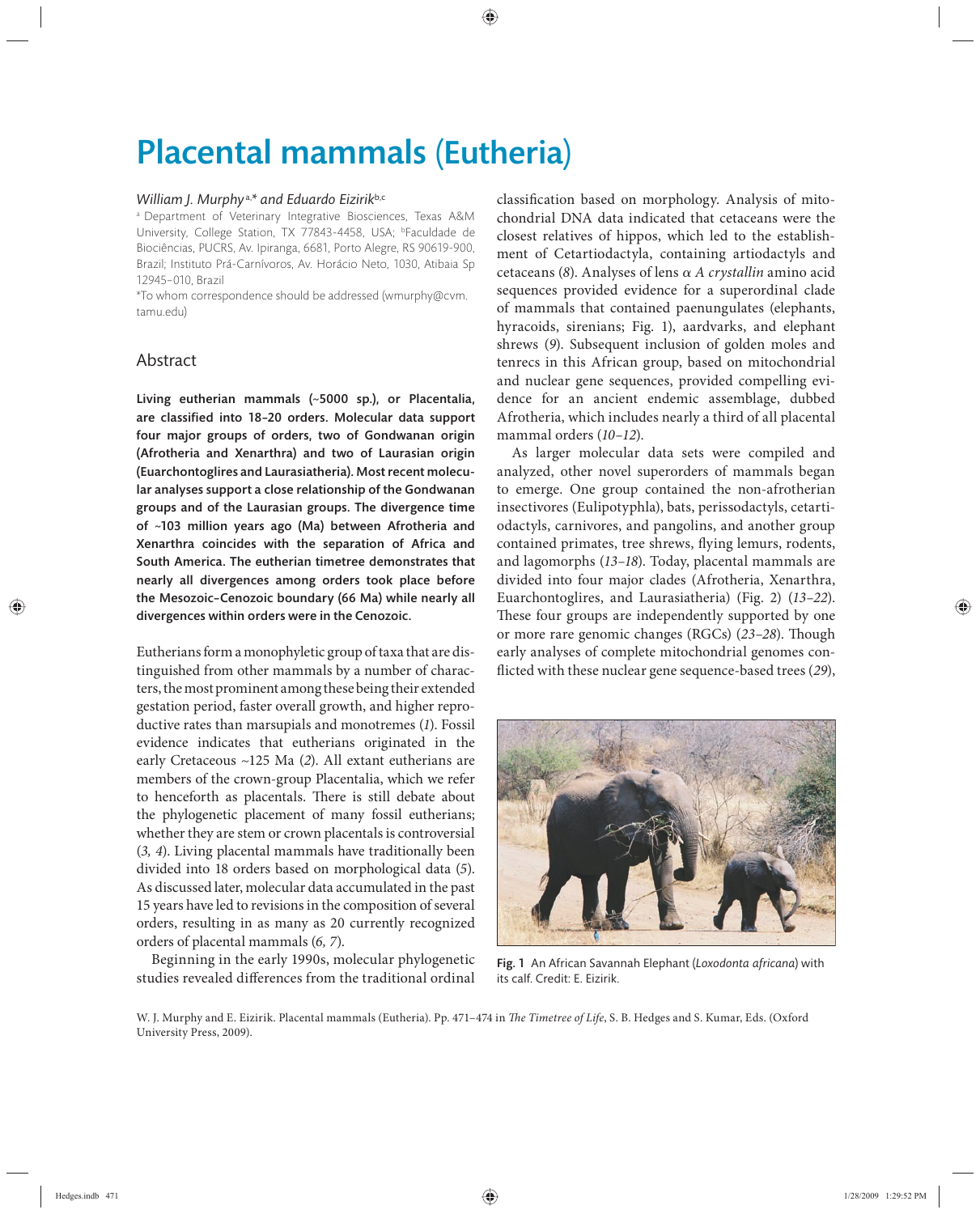

Fig. 2 A timetree of placental mammals (Eutheria). Divergence times are shown in Table 1. *Abbreviation*: K (Cretaceous).

more recent studies that improve taxonomic sampling and modeling of sequence evolution, including both mitochondrial RNA and protein-coding gene sequences, have produced phylogenies containing the four major clades (*30–33*).

With the increasing number of mammalian genomes being sequenced (*34*), an enormous amount of genomic data have come to bear on interordinal relationships in the form of RGCs (*35*), uncovering strong support for the four-clade hypothesis for placentals and for the interrelationships within Afrotheria and Laurasiatheria (*27, 28*). Regarding the root of the placental tree, three competing hypotheses exist. The first suggests that Afrotheria is the basal placental lineage (*13–17, 36*), whereas other studies favor the classical Epitheria hypothesis, with xenarthrans occupying the basal position within Placentalia (*2, 27*). However, most recent stu dies of RGCs (*37*), mitochondrial genomes (*33*), LINE-1 elements (*38*), and whole genome collections of protein-coding genes (*39*) are converging on the Atlantogenata hypothesis (*19*). In Atlantogenata, afrotherians and xenarthrans are each other's closest relatives. This hypothesis has implications for understanding the earliest biogeographic history of Placentalia. Afrotheria and Xenarthra are of presumed Gondwanan origin, and they likely originated in Africa and South America, respectively. Euarchontoglires and Laurasiatheria, in turn, are most likely of Laurasian origin, and together form a clade named Boreoeutheria to reflect its northern hemisphere ancestry (13-15, 17, 39).

The application of dating approaches using standard and relaxed molecular clocks to large data sets has produced divergence estimates within and between nearly all placental mammal orders. The overwhelming majority of these studies agree that divergences among orders of placental mammals occurred more than 66 Ma (*13–15, 17*, *40–50*). In addition, most large divergence-dating studies support a common ancestor for Placentalia at ~105–100 million years ago (Fig. 2, Table 1). A divergence estimate of ~103 million years for Afrotheria and Xenarthra (*37*) is coincident with the plate tectonic separation of Africa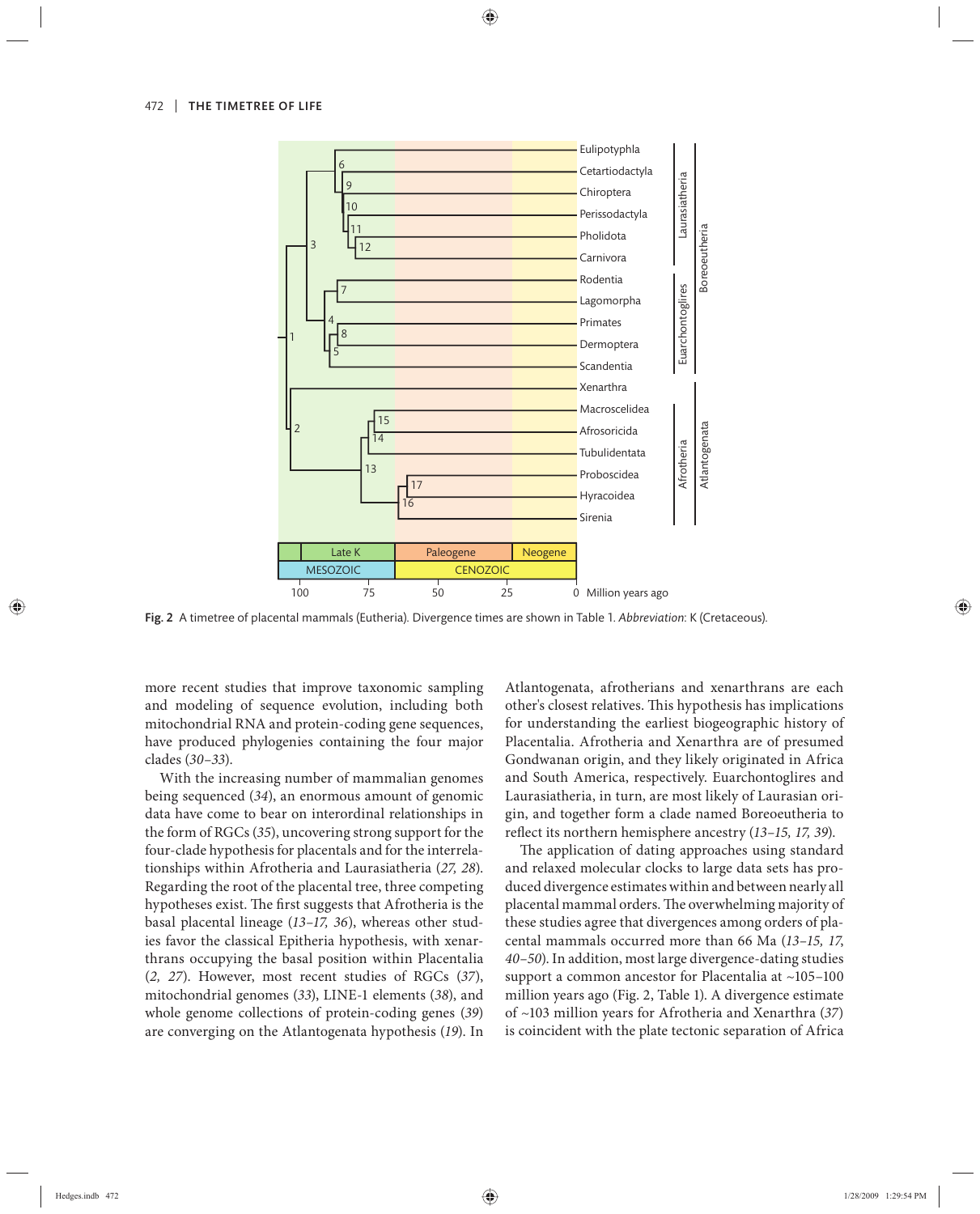| <b>Timetree</b> |       | <b>Estimates</b> |                          |                          |                          |                          |                          |                          |                          |           |
|-----------------|-------|------------------|--------------------------|--------------------------|--------------------------|--------------------------|--------------------------|--------------------------|--------------------------|-----------|
| Node            | Time  | Ref. (37)        |                          | Ref. (44)                | Ref. (42)                |                          | Ref. (46)                |                          | Ref. (51)                |           |
|                 |       | Time             | <b>CI</b>                | <b>Time</b>              | Time                     | <b>CI</b>                | Time                     | CI                       | Time                     | <b>CI</b> |
| $\mathbf{1}$    | 104.7 | 104.7            | $115 - 96$               | 101.6                    | 105.0                    | 118-92                   | 104.5                    | 122-90                   |                          |           |
| $\overline{2}$  | 103.3 | 103.3            | 114-95                   | $\overline{a}$           | $\overline{\phantom{a}}$ | $\overline{\phantom{0}}$ | $\overline{\phantom{0}}$ |                          |                          |           |
| 3               | 97.4  | 97.4             | $106 - 90$               | $\overline{\phantom{a}}$ | 92.0                     | $95 - 89$                | 92.5                     | $105 - 81$               |                          |           |
| 4               | 91.0  | 91.0             | $99 - 84$                | 89.0                     | 90.8                     | $95 - 87$                | 85.5                     | $98 - 76$                | 88.8                     | 73-101    |
| 5               | 89.1  | 89.1             | $97 - 82$                | $\qquad \qquad -$        | 85.9                     | $109 - 63$               | 78.0                     | 88-70                    | 87.9                     | 73-100    |
| 6               | 87.2  | 87.2             | $93 - 82$                | $\overline{\phantom{0}}$ | $\overline{a}$           | $\overline{a}$           | 81.5                     | $91 - 74$                | $\overline{\phantom{a}}$ |           |
| $\overline{7}$  | 86.4  | 86.4             | $94 - 80$                | 74.6                     | $\qquad \qquad -$        | $\overline{a}$           | 74.0                     | $89 - 62$                | 85.7                     | $71 - 98$ |
| 8               | 86.2  | $\sim$           | $\overline{\phantom{a}}$ | $\overline{\phantom{0}}$ | $\overline{a}$           | $\overline{a}$           | $\overline{\phantom{a}}$ | $\overline{\phantom{0}}$ | 86.2                     | $71 - 98$ |
| 9               | 84.6  | 84.6             | $80 - 90$                | $\overline{\phantom{0}}$ | 83.0                     | $91 - 75$                | 78.0                     | $85 - 72$                |                          |           |
| 10              | 84.2  | 84.2             | 89-79                    | $\overline{\phantom{0}}$ | 74.0                     | $85 - 63$                | $\qquad \qquad -$        |                          |                          |           |
| 11              | 82.5  | 82.5             | 87-78                    | $\overline{\phantom{0}}$ |                          | $\overline{a}$           | $\overline{a}$           |                          |                          |           |
| 12              | 79.8  | 79.8             | $85 - 75$                | $\overline{\phantom{0}}$ | $\overline{a}$           | $\overline{a}$           | 74.0                     | $81 - 67$                |                          |           |
| 13              | 77.8  | 77.8             | 86-70                    | 79.9                     |                          | $\overline{a}$           | 89.0                     | $104 - 75$               |                          |           |
| 14              | 75.1  | 75.1             | $83 - 67$                | $\overline{\phantom{0}}$ | $\overline{\phantom{0}}$ | $\overline{a}$           | 80.0                     | $96 - 67$                |                          |           |
| 15              | 73.0  | 73.0             | $81 - 65$                | $\overline{\phantom{0}}$ |                          | $\overline{a}$           | 85.0                     | $100 - 71$               |                          |           |
| 16              | 64.2  | 64.2             | $73 - 56$                |                          |                          | $\overline{a}$           | 79.0                     | $94 - 65$                |                          |           |
| 17              | 61.1  | 61.1             | $70 - 53$                |                          |                          |                          |                          |                          |                          |           |

Table 1. Divergence times (Ma) and their confidence/credibility intervals (CI) among placental mammals (Eutheria).

Note: Node times in the timetree are from ref. (37). Results from independent molecular data sets are included: a large mitochondrial + nuclear DNA sequence data set (36), mitochondrial protein-coding genes (41), a large data set of nuclear proteins (39), and two large nuclear gene amino acid alignments (43). For ref. (43), midpoint of the ranges were taken to generate a point estimates. Different partitions of the data set in ref. (36) have been used in other molecular divergence time studies, with overlapping taxon and gene sampling, and produce similar divergence times (see 22, 40–42, 44, 47).

and South America and supports hypotheses that claim a role for continental breakup in the early history of Placentalia (*13–15, 17, 39, 40*). In contrast, most relaxed clock studies that include multiple members of each mammalian order support divergences within orders in the Cenozoic, although some evolutionary divergences within Xenarthra, Eulipotyphla, Primates, and Rodentia are found to extend into the late Cretaceous (>66 Ma) (*37–51*). Molecular divergence times therefore imply that the early diversification of placental mammals occurred in the Cretaceous, where they potentially existed at the feet of the dinosaurs as mostly small-bodied, insectivorous forms. The combination of current molecular and paleontological evidence indicates that the derived features of extant crown-group orders, including large body size and extreme morpho-ecological diversity, did not evolve until after the Cretaceous–Paleogene extinction event that marked the demise of the dinosaurs.

### Acknowledgments

W.J.M. is supported by the U.S. National Science Foundation, and E.E. is supported by CNPq, CAPES, and FNMA/MMA, Brazil.

#### References

- 1. D. MacDonald, *The Encyclopedia of Mammals* (Barnes & Noble Books, New York, 2001).
- 2. M. C. McKenna, S. K. Bell, *Classification of Mammals above the Species Level* (Columbia University Press, New York, 1997).
- 3. J. D. Archibald, A. O. Averianov, E. G. Ekdale, *Nature* **414**, 62 (2001).
- 4. R. J. Asher *et al.*, *Science* **307**, 1091 (2005).
- 5. M. J. Novacek, *Nature* **356**, 121 (1992).
- 6. M. S. Springer, M. J. Stanhope, O. Madsen, W. W. de Jong, *Trends Ecol. Evol.* **19**, 430 (2004).